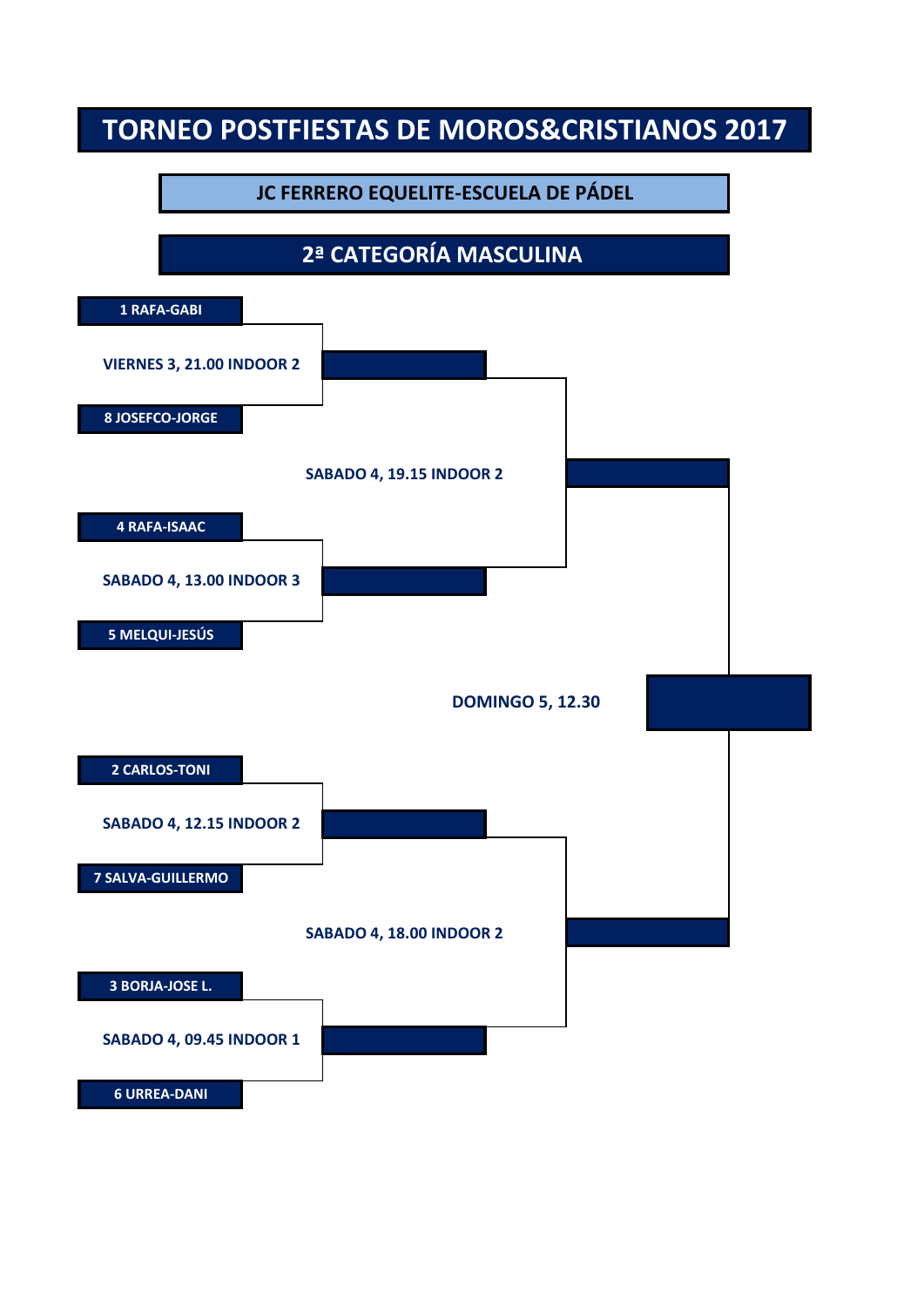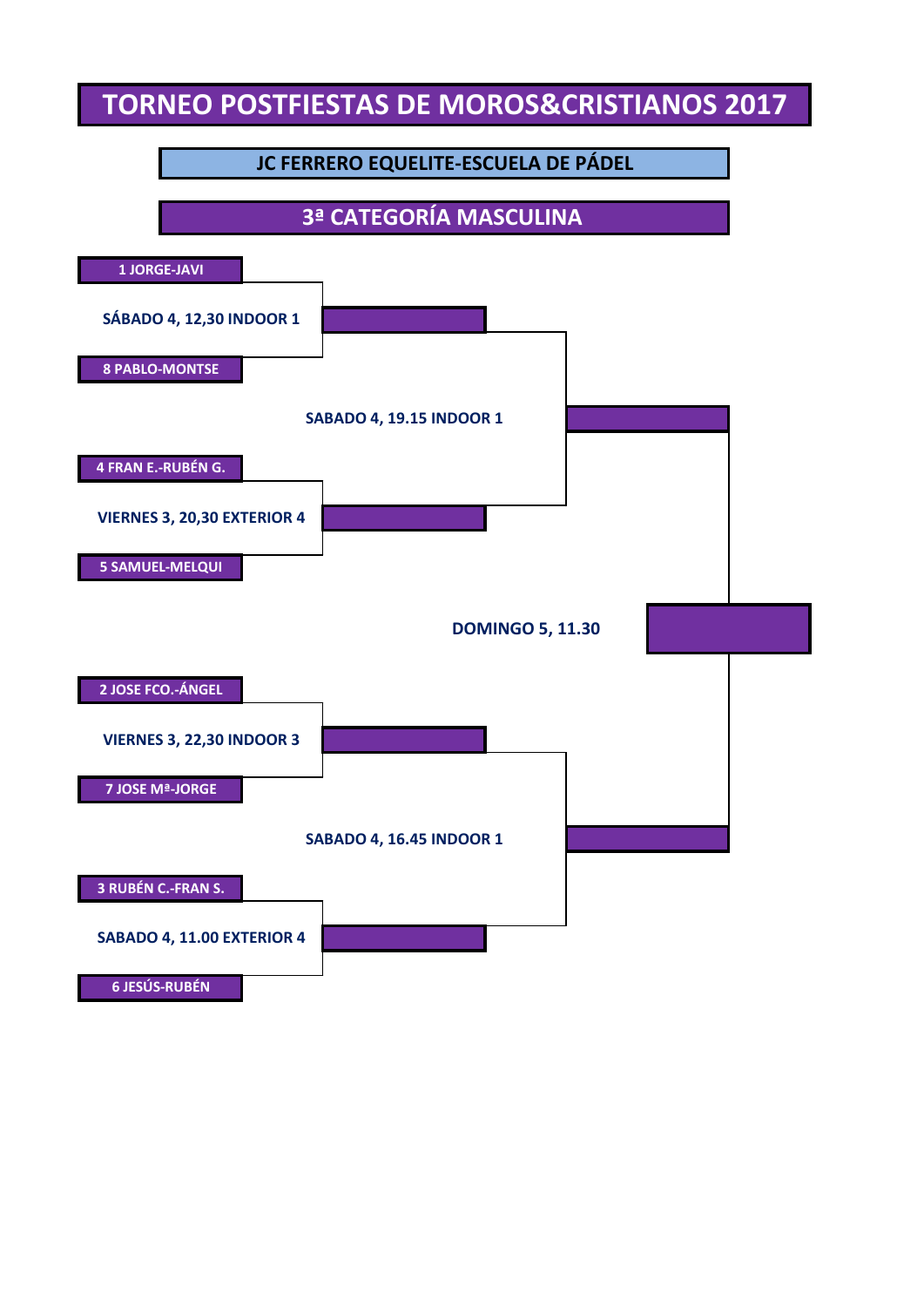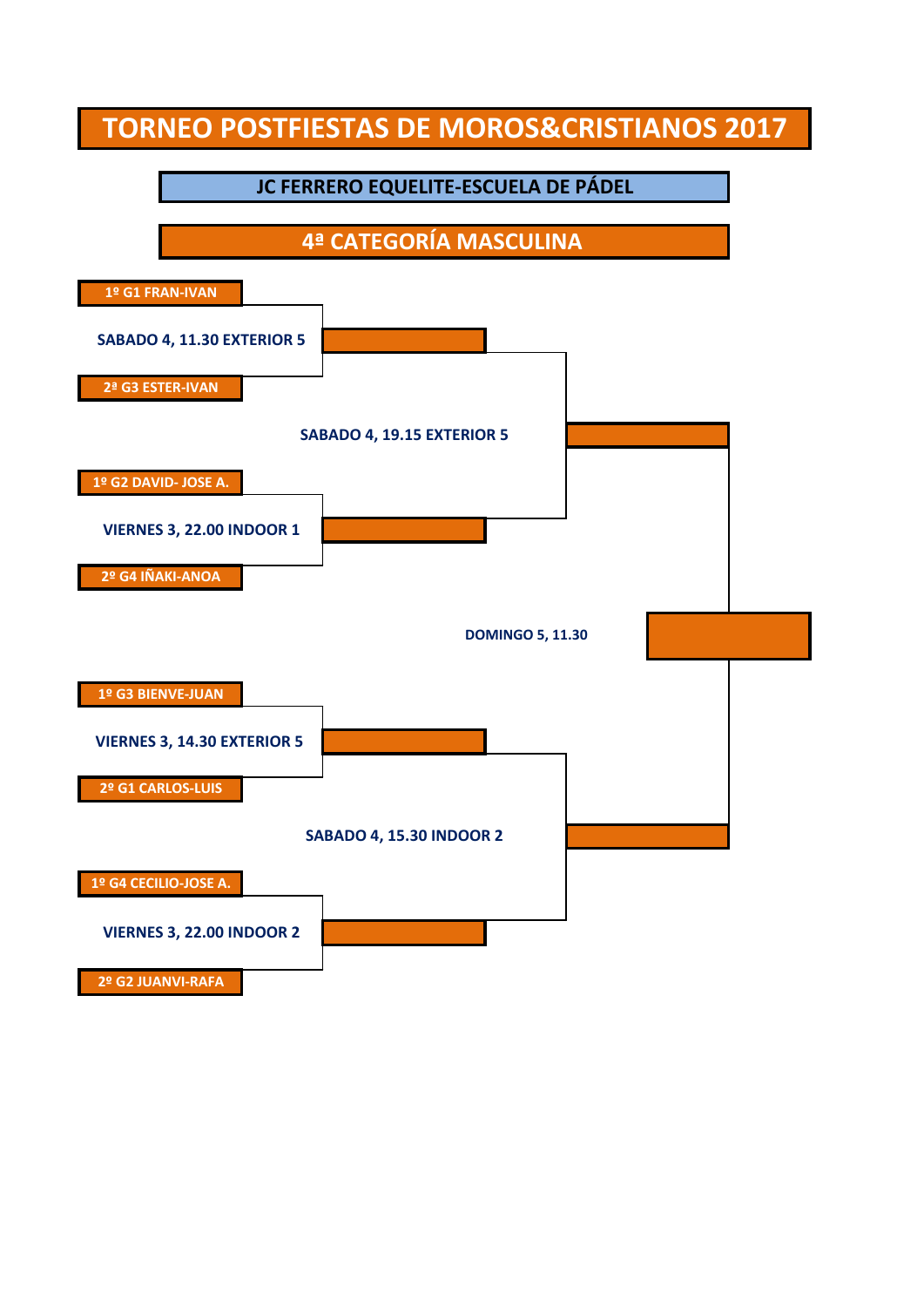#### **JC FERRERO EQUELITE-ESCUELA DE PÁDEL**

**2ª CATEGORÍA FEMENINA** 

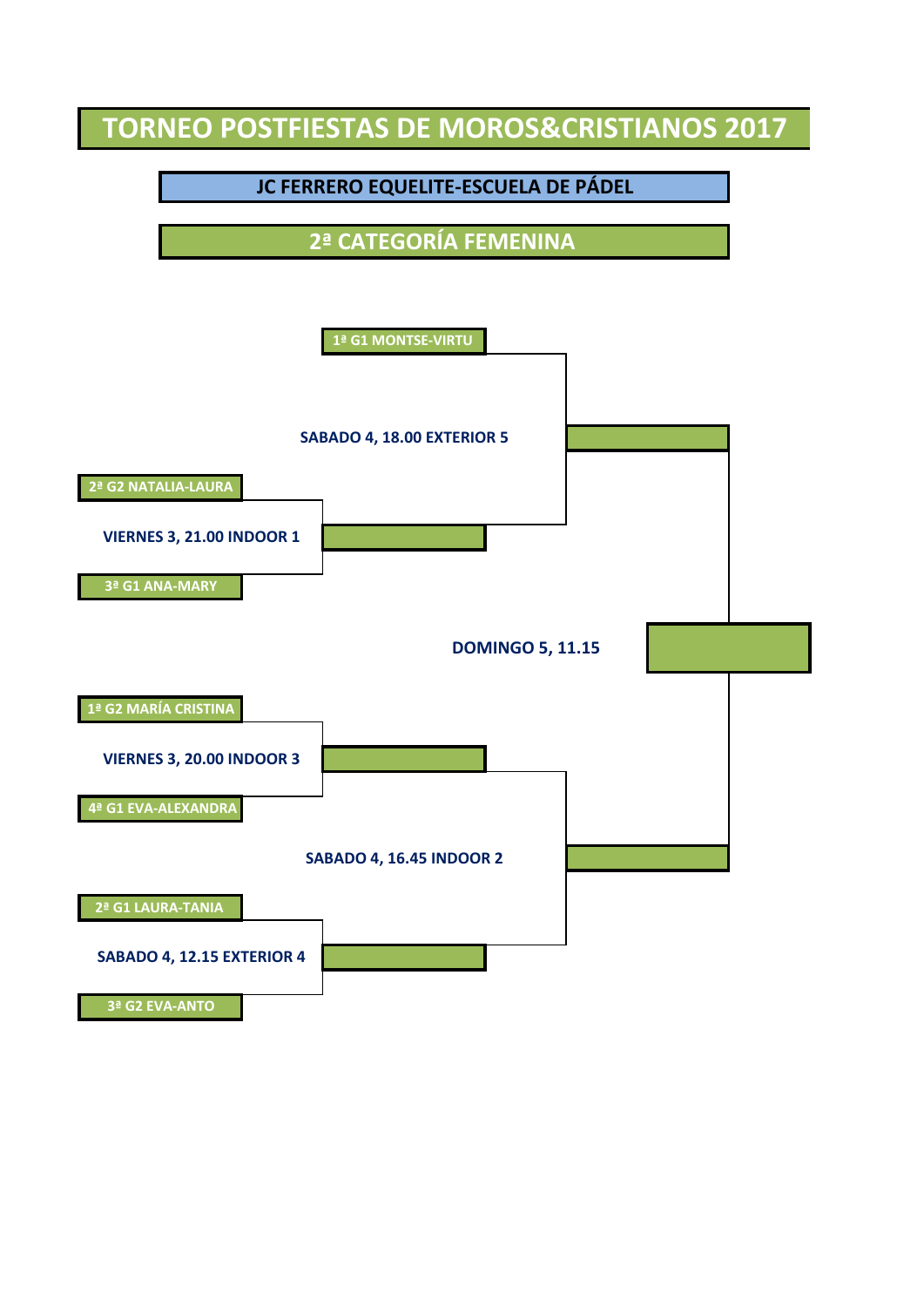**JC FERRERO EQUELITE-ESCUELA DE PÁDEL**

**3ª CATEGORÍA FEMENINA**